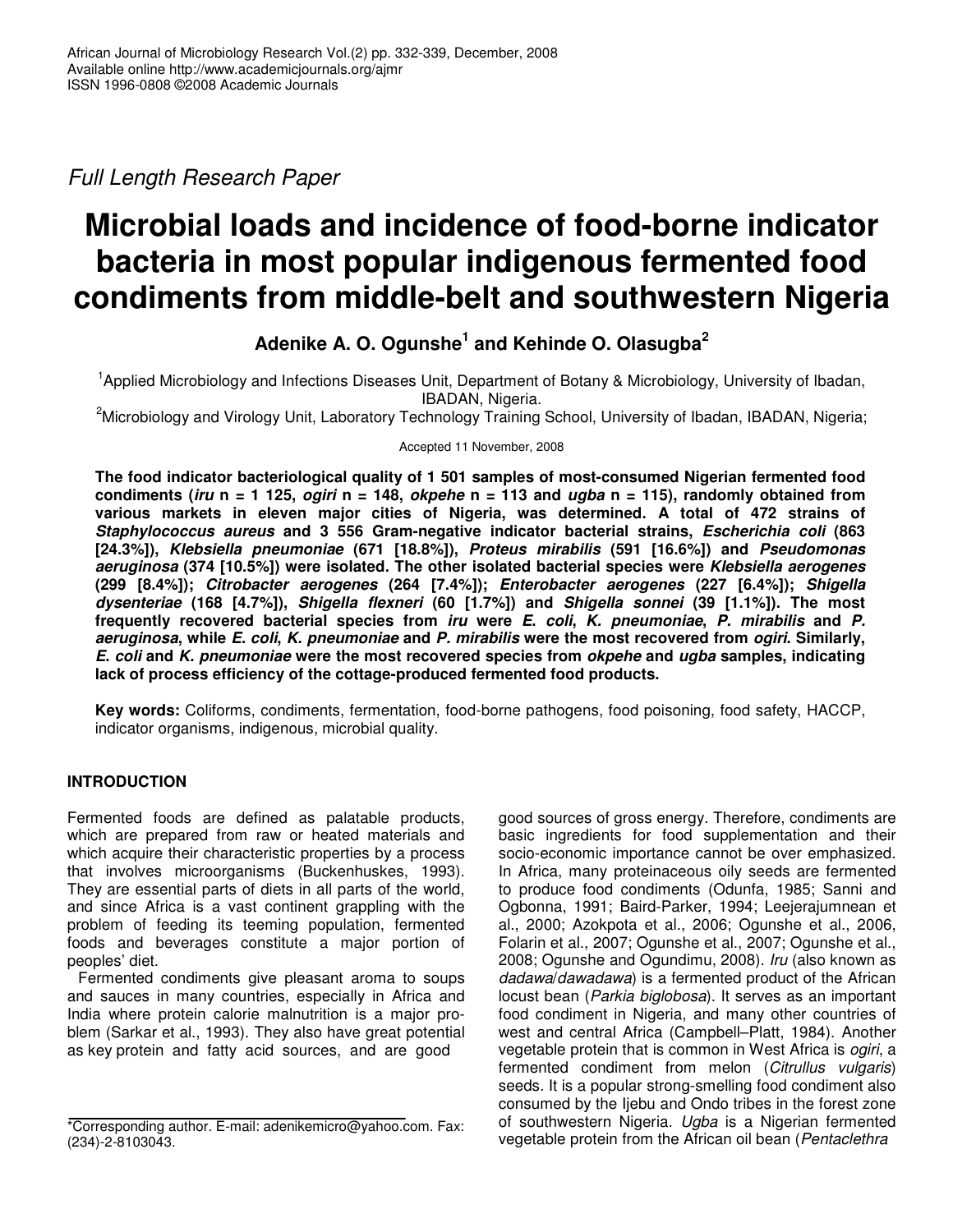*macrophyla*) (Obeta, 1982; Ejiofor et al., 1987), popularly consumed in the eastern parts of the country, while *okpehe*, also known as *afiyo*, is a strong-smelling fermented condiment from *Prosopis africana* and highly popular in the middle-belt of Nigeria (Ogunshe et al., 2006).

Among the requirements for foods to be of good sanitary quality, they must be shown to be free of hazardous microorganisms, or those present should be below minimum safe limits. Contamination of foods by diseasecausing microorganisms has, however, been known and studied since around 1880.

Since that time, numerous instances of food-borne diseases have been recorded, and in spite of our knowledge of microbiology, as well as the implementation of safety procedures such as hazard analysis critical control point (HACCP), the worldwide incidence of food poisoning is increasing (Baird-Parker, 1994). Thus, food safety remains a major challenge to food producers and to legislators endeavouring to provide adequate consumer protection. This study attempts to highlight some of the food safety challenges associated with traditional fermented condiments in the middle-belt and southwestern Nigeria by determining the occurrence of pathogenic food indicator bacteria in the most-consumed Nigerian fermented condiments, so that further investigations can consider the improvement of such indigenous foods.

#### **MATERIALS AND METHODS**

#### **Sample collection**

Nigeria is presently divided into 36 states and Abuja, the Federal capital of Nigeria. Molds of each of the locally fermented condiments (*iru*, o*giri*, *ugba* and *okpehe*), weighing between 100- 250 g, used in this study, were randomly obtained from local markets in 11 major cities (Lagos, Ibadan, Ijebu-Ode, Abeokuta, Ilorin, Benin, Ore, Gboko, Lokoja, Abuja, Okenne) from eight sampling states (Lagos, Edo, Ogun, Oyo, Kwara, Ondo, Kogi and Benue, as well as the Federal capital territory) over a period of 28 months. These sample locations comprised of the middle-belt and southwestern Nigeria where the sampled condiments are indigenous, very popular and in high demand. The condiments were purchased as usually sold, that is, wrapped in certain leaves and tied with leaf strings. The samples from Lagos, Ibadan, Ijebu-Ode and Abeokuta were collected monthly, while those from Ilorin, Benin, Ore, Gboko, Lokoja, Abuja and Okenne were collected bimonthly. The purchased condiments were separately packaged in polythene bags and transported to the laboratory for microbial analyses.

#### **pH determination**

Ten grams of each condiment was dissolved in 100 ml of sterile distilled water and the pH of the homogenate of each condiment sample was determined using a Pye unicam pH meter (Unicam 9450 model) equipped with a glass electrode. Determinations were done in triplicates.

#### **Culture media**

*Staphylococcus aureus* strains were isolated on mannitol salt agar (MSA, Lab M), while the Gram-negative indicator bacteria were isolated on MacConkey agar (MCC, Lab M), eosin methylene blue agar (EMB, Lab M) and violet red bile glucose agar (VRBG, Lab M). Tentative identification of pure cultures in triple sugar iron agar (TSI, Lab M) slants was performed, and pure cultures were maintained on brain heart infusion agar (BHI, Oxoid) slants at 4°C.

#### **Bacterial characterization**

Isolation of *S. aureus* and Gram-negative indicator bacteria from the fermented condiments was performed by selective pour-plating culture procedures and by standard coliform test methods. Representatives of each different colony type observed were subcultured on BHI agar and MacConkey agar plates until pure cultures were obtained. The colony, cell morphology and standard biochemical tests of each pure culture were determined according to bacterial taxonomical methods (Holding and Collee, 1972; Seeley and Van Denmark, 1972; Harrigan and McCance, 1976; Cheesbrough, 1998, 2000).

#### **Haemolysis test**

All the indicator bacterial isolates were tested for their haemolytic characteristics on blood agar containing 10% human blood in blood agar base (Lab M, UK). Variable haemolytic properties that permit differentiation of the species of bacteria were determined (Prescott et al., 2005).

## **RESULTS**

One thousand one hundred and twenty five *iru* / *dadawa* / *dawadawa* samples from *P. biglobosa;* 148 *ogiri* samples from *C. vulgaris;* 113 *okpehe* samples from *P. africana* and 115 *ugba* samples from *P. macrophylla* were microbiologically analyzed in this study. The pH of the fermented condiments was between 7.0 and 9.0, indicating a neutral to slightly alkaline pH range. More of the *okpehe* (35.4%), *ogiri* (33.8%) and *ugba* (31.3%) samples had a pH of 8.0, while 20.6% of *iru* samples had a pH of 8.0 (Table 1).

Sixty six percent of the *iru* samples were total coliformpositive, while 82.4, 85.0 and 93.9% of the *ogiri*, *ugba* and *okpehe* samples were total coliform-positive, respectively, producing both acid and gas in sterile MacConkey broth at 35°C after 24 h of incubation. A total of 4 028 (n = 472 *S. aureus*; n = 3 556 Gram-negative) indicator bacteria were obtained from the fermented condiments, which were characterized as *E*. *coli* (863 [24.3%]), *K. pneumoniae* (671 [18.8%])*, P. mirabilis* (591 [16.6%]), *P. aeruginosa* (374 [10.5%]), *E. aerogenes* (227 [6.4%]), *K. aerogenes* (299 [8.4%]) and *C. aerogenes* (264 [7.4%]). Other identified bacteria were *S. dysenteriae* (168 [4.7%]), *S. flexneri* (60 [1.7%]) and *S. sonnei* (39 [1.1%]).

A relatively high prevalence rate of indicator bacteria,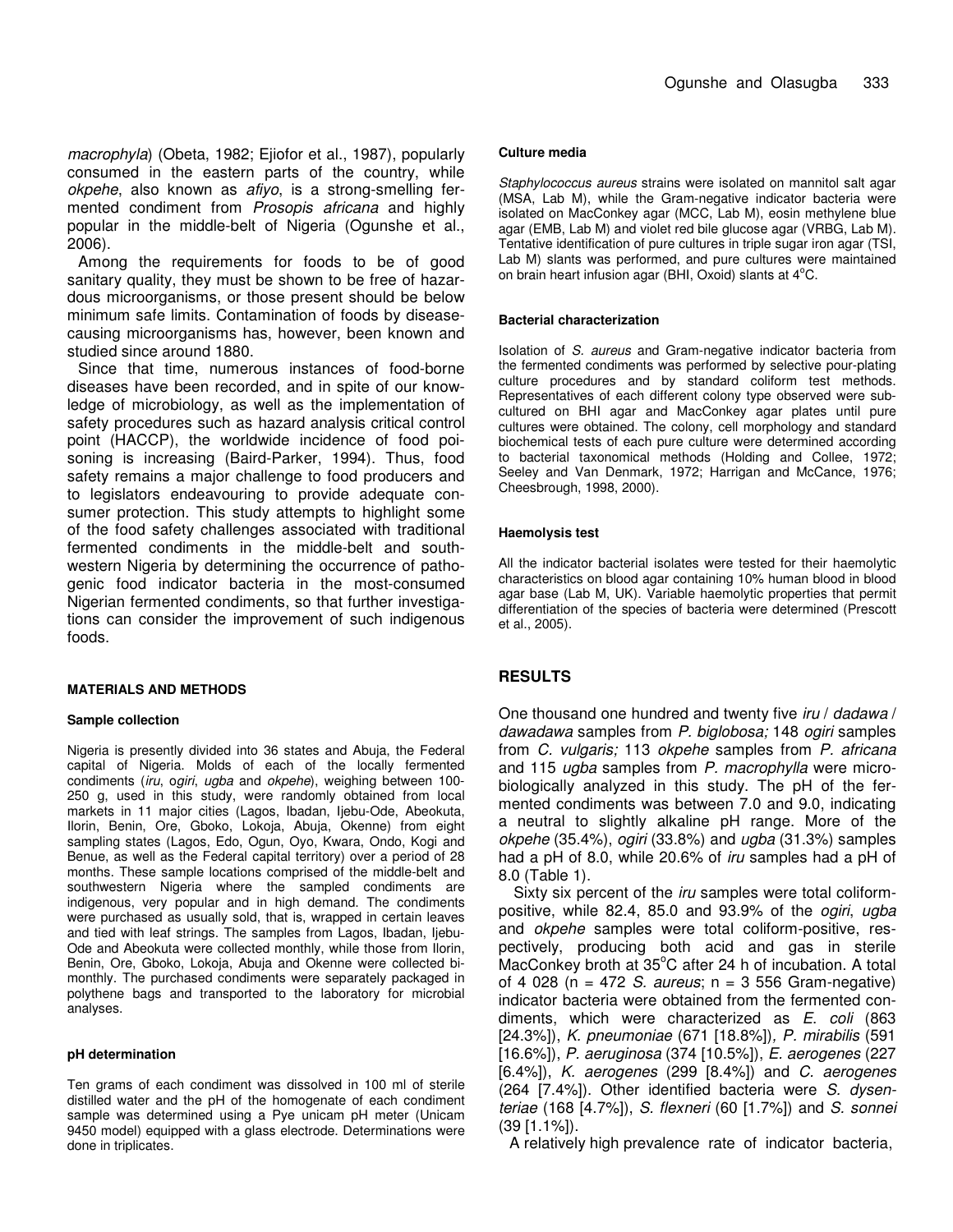| <b>Fermented condiments</b> |           |              |               |           |                     |  |
|-----------------------------|-----------|--------------|---------------|-----------|---------------------|--|
| рH                          | Iru       | <b>Ogiri</b> | <b>Okpehe</b> | Ugba      | No./ (%) of samples |  |
| 7.0                         | 244(21.7) | 25(16.9)     | 40(35.4)      | 36(31.3)  | 345(23.0)           |  |
| 7.5                         | 221(19.)  | 29(19.6)     | 07(6.2)       | 10(8.7)   | 267(17.8)           |  |
| 8.0                         | 232(20.6) | 50(33.8)     | 40(35.4)      | 36(31.3)  | 358(23.9)           |  |
| 8.5                         | 205(18.)  | 22(14.9)     | 20(17.7)      | 10(8.7)   | 257(17.1)           |  |
| 9.0                         | 223(19.)  | 22(14.9)     | 06(5.3)       | 23(20.0)  | 274(18.3)           |  |
| Total no of samples         | 1125      | 148          | 113           | 115       | 1501                |  |
| Total coliform +ve samples  | 743(66.0) | 122(82.4)    | 96(85.0)      | 108(93.9) | 1069(71.2)          |  |

**Table 1**. pH and total coliform profiles of the analysed fermented food condiments.

Values in parenthesis are in %

**Table 2.** Prevalence and sampling sources of indicator bacterial isolates from fermented *iru* samples.

| Indicator bacteria                         | Total number of<br>isolates from samples | % of isolates<br>from samples | Contaminated sample<br>sources                  | cfu/g of indicator<br>bacteria <sup>^</sup>  |
|--------------------------------------------|------------------------------------------|-------------------------------|-------------------------------------------------|----------------------------------------------|
| Citrobacter aerogenes                      | 630                                      | 56.0                          | [a1, a2, a3, a4, a6, b1]                        | $2.04 \times 10^{4} - 9.1 \times 10^{6}$     |
| Escherichia coli                           | 935                                      | 83.1                          | [a1, a2, a3, a4, a5, a6, a7, a8,<br>b1, b2, b4] | $2.71 \times 10^{7} - 1.23 \times 10^{8}$    |
| Enterobacter aerogenes                     | 251                                      | 22.3                          | [a2, a4, a5, a7, b1, b2, b3, b4]                | $2.11 \times 10^{6}$ -1.95 x10 <sup>8</sup>  |
| Klebsiella aerogenes                       | 383                                      | 34.0                          | [a1, a2, a3, a5, a6, b2, b4]                    | 2.03 $x10^6 - 1.15 x10^7$                    |
| Klebsiella pneumoniae                      | 1031                                     | 91.6                          | [a1, a2, a3, a4, a5, a6, a7, b1,<br>b2, b3, b4] | $2.18 \times 10^{7}$ - 9.4 x10 <sup>8</sup>  |
| Proteus mirabilis                          | 692                                      | 61.5                          | [a1, a2, a3, a4, a5, a6, a7, b1,<br>b2, b3, b4  | * - 2.00 x $10^5$                            |
| Pseudomonas aeruginosa                     | 674                                      | 59.9                          | [a1, a2, a3, a4, a5, a6, a7, b1,<br>b2, b3, b4] | $1.12 \times 10^5 - 7.5 \times 10^7$         |
| Shigella dysenteriae                       | 517                                      | 46.0                          | [a1, a2, a3, a4, a5, a6, a7, b1,<br>b2, b3, b4  | $1.23 \times 10^5 - 1.03 \times 10^6$        |
| Shigella flexneri                          | 409                                      | 36.4                          | [a2, a3, a5, a6, a7, b1, b2, b3,<br>b4          | $1.04 \times 10^{4}$ - 5.6 x 10 <sup>5</sup> |
| Shigella sonnei                            | 153                                      | 13.6                          | [a1, a3, a4, a5, a6, a7, b1, b2,<br>b3, b4]     | $9.6 \times 10^5 - 8.1 \times 10^4$          |
| Staphylococcus aureus                      | 855                                      | 76.0                          | [a1, a2, a3, a4, a5, a6, a7, b1,<br>b2, b3, b4  | $2.37 \times 10^5 - 1.01 \times 10^4$        |
| Total<br>samples<br>no<br>0f<br>determined | 1125                                     |                               |                                                 |                                              |

\* Swarming plates.

^ Calculated for positive samples only. Values in parenthesis are the sampling sources (a1 = Lagos, a2 = Ibadan, a3 = Ijebu-Ode, a4 = Abeokuta, a5 = Ilorin, a6 = Benin, a7 = Ore, b1 = Gboko, b2 = Lokoja, b3 = Abuja, b4 = Okenne)

13.6 - 91.6% in *iru*, 62.8 - 95.3% in *ogiri*, 34.5 - 91.2% in *okpehe*, and 41.7 - 92.2% in *ugba* samples, were recorded, irrespective of the sampling source (Tables 2 - 5). It is indicated from the results obtained in this study that the most recovered bacterial species from *iru* were *E*. *coli*, *K. pneumoniae*, *P. mirabilis*, and *P. aeruginosa*. *E. coli*, *K. pneumoniae* and *Proteus mirabilis* were the most recovered from *ogiri*, while *E*. *coli* and *K. pneumoniae* were among the most recovered species from *okpehe* and *ugba* samples (Table 6). All the Gram-negative indicator bacteria and *Staphylococcus* strains obtained in this study were  $\alpha$  -haemolytic.

## **DISCUSSION**

*Iru*, *ogiri*, *okpehe*, and *ugba* are the most popular Nigerian indigenous fermented condiments (Ogunshe et al., 2007) and the pH of these condiments being slightly alkaline agrees with some earlier reports, which all recorded a slightly alkaline to alkaline pH in fermented food condiments from vegetable proteins (Hesseltine**,** 1965; Odunfa, 1985; Baird-Parker, 1994; Ogunshe et al., 2006, 2007). The increase in pH is generally due to the production of ammonia and amines, and is quite common with the fermentation of vegetable proteins during the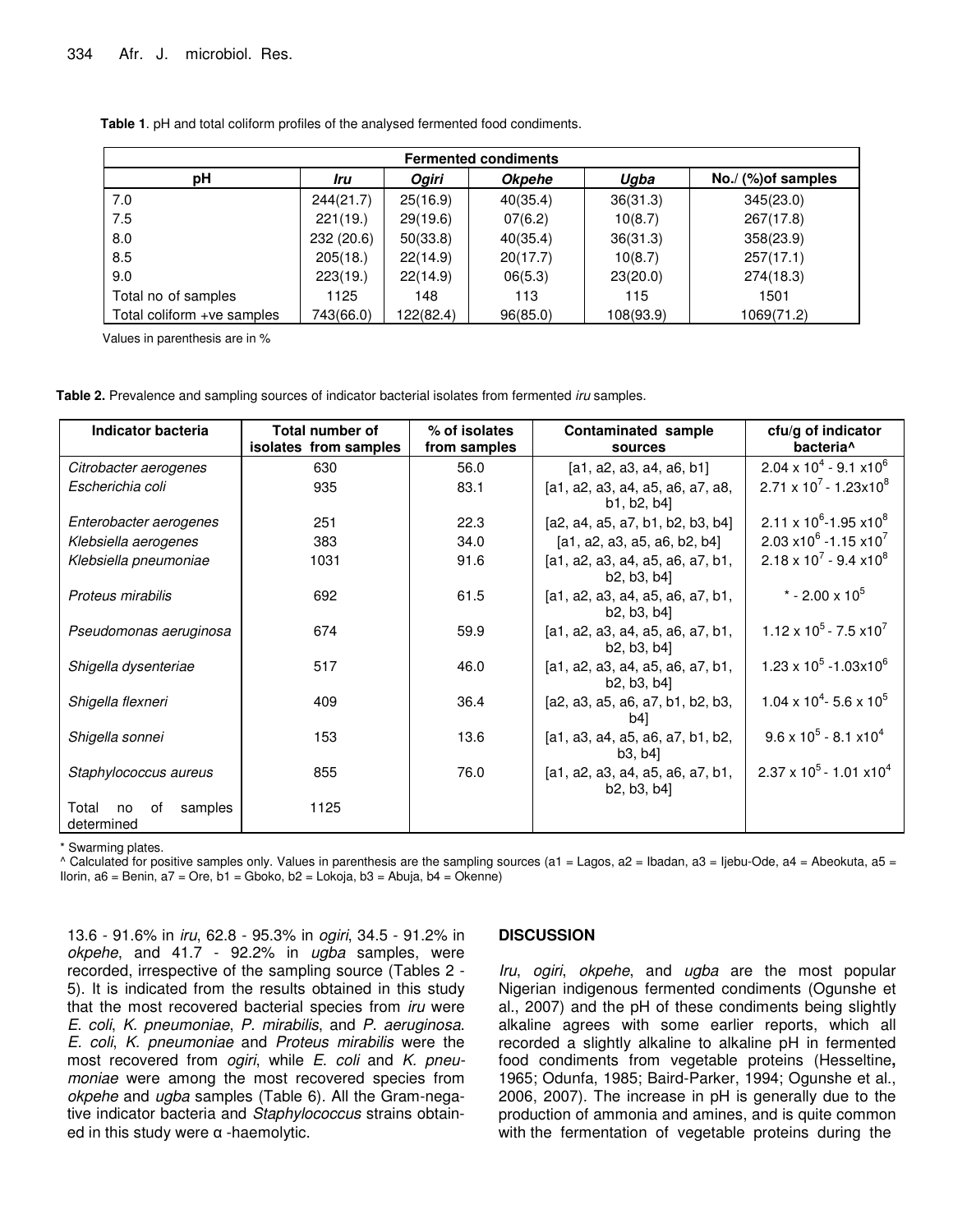| Indicator bacteria             | Total number of<br>isolates from samples | % of isolates<br>from samples | Contaminated sample<br>sources | cfu/g of indicator<br>bacteria <sup>^</sup>                  |
|--------------------------------|------------------------------------------|-------------------------------|--------------------------------|--------------------------------------------------------------|
| Citrobacter aerogenes          | 131                                      | 88.5                          | [a1, a2, a3, a4, a7]           | $1.29 \times 10^6$ - 2.37 x 10 <sup>9</sup>                  |
| Escherichia coli               | 138                                      | 93.3                          | [a1, a2, a3, a4, a7]           | $1.73 \times 10^8 - 2.06 \times 10^9$                        |
| Enterobacter aerogenes         | 115                                      | 77.7                          | [a1, a2, a3, a4, a7]           | $2.01 \times 10^6$ - 2 48 x 10 <sup>9</sup>                  |
| Klebsiella aerogenes           | 99                                       | 66.9                          | [a1, a2, a3, a4, a7]           | 1.33 $\times$ 10 <sup>5</sup> -2.10 $\times$ 10 <sup>8</sup> |
| Klebsiella pneumoniae          | 141                                      | 95.3                          | [a1, a2, a3, a4, a7]           | $2.13 \times 10^8 - 9.4 \times 10^9$                         |
| Proteus mirabilis              | 116                                      | 78.4                          | [a1, a2, a3, a4, a7]           | $*$ - 2.0 x 10 <sup>5</sup>                                  |
| Pseudomonas aeruginosa         | 114                                      | 91.2                          | [a1, a2, a3, a4, a7]           | $1.03 \times 10^6$ - 1.28 x 10 <sup>8</sup>                  |
| Shigella dysenteriae           | 95                                       | 64.2                          | [a1, a2, a3, a4, a7]           | $1.01 \times 10^{7}$ - 1.03 x 10 <sup>8</sup>                |
| Shigella flexneri              | 109                                      | 73.6                          | [a1, a2, a3, a4, a7]           | $9.40 \times 10^6$ - 3.5 x 10 <sup>7</sup>                   |
| Shigella sonnei                | 102                                      | 68.9                          | [a1, a2, a3, a4, a7]           | $4.7 \times 10^6 \times 7.4 \times 10^7$                     |
| Staphylococcus aureus          | 93                                       | 62.8                          | [a1, a2, a3, a4, a5, a6,       | $1.12 \times 10^4 - 1.01 \times 10^5$                        |
|                                |                                          |                               |                                | a7, b1, b2, b3, b4]                                          |
| Total no of samples determined | 148                                      |                               |                                |                                                              |

**Table 3.** Prevalence and sampling sources of indicator bacterial isolates from fermented *ogiri* samples

\* Swarming plates.

 $^{\circ}$  Calculated for positive samples only. Values in parenthesis are the sampling sources (a1 = Lagos, a2 = Ibadan, a3 = Ijebu-Ode, a4 = Abeokuta, a5 = Ilorin, a6 = Benin, a7 = Ore, b1 = Gboko, b2 = Lokoja, b3 = Abuja, b4 = Okenne).

**Table 4.** Prevalence and sampling sources of indicator bacterial isolates from fermented *okpehe* samples

| Indicator bacteria     | Total number of<br>isolates from samples | % of isolates<br>from samples | Contaminated<br>sample sources | cfu/g of indicator<br>bacteria <sup>^</sup>   |
|------------------------|------------------------------------------|-------------------------------|--------------------------------|-----------------------------------------------|
| Citrobacter aerogenes  | 103                                      | 91.2                          | [a1, a2, a5, b1, b2, b3, b4]   | $1.25 \times 10^{4} - 1.31 \times 10^{5}$     |
| Escherichia coli       | 102                                      | 90.3                          | [a1, a2, a5, b1, b2, b3, b4]   | $1.21 \times 10^3 - 1.15 \times 10^5$         |
| Enterobacter aerogenes | 98                                       | 86.7                          | [a1, a2, a5, b1, b2, b3, b4]   | $1.17 \times 10^{4}$ -1.04 x 10 <sup>5</sup>  |
| Klebsiella aerogenes   | 75                                       | 66.4                          | [a1, a2, b1, b2, b3, b4]       | $1.18 \times 10^{4}$ -2.01 x 10 <sup>5</sup>  |
| Klebsiella pneumoniae  | 103                                      | 91.2                          | [a1, a2, a5, b1, b2, b3, b4]   | $1.23 \times 10^{5} - 1.69 \times 10^{6}$     |
| Proteus mirabilis      | 103                                      | 91.2                          | [a1, a2, a5, b1, b2, b3, b4]   | $*$ - 1.0 x 10 <sup>o</sup>                   |
| Pseudomonas aeruginosa | 93                                       | 82.3                          | [a1, a2, a5, b1, b2, b3, b4]   | $1.31 \times 10^{3}$ - 1.25 x 10 <sup>5</sup> |
| Shigella dysenteriae   | 87                                       | 77.0                          | [a1, a2, a5, b1, b2, b3, b4]   | $1.42 \times 10^{3} - 1.15 \times 10^{4}$     |
| Shigella flexneri      | 52                                       | 46.0%                         | [a1, a2, a5, b1, b2, b3, b4]   | $9.1 \times 10^{4}$ - 1.03 x 10 <sup>5</sup>  |
| Shigella sonnei        | 39                                       | 34.5                          | [a1, a2, b1, b2, b3, b4]       | $8.7 \times 10^3 \times 1.11 \times 10^4$     |
| Staphylococcus aureus  | 73                                       | 64.6%                         | [a1, a2, a5, b1, b2, b3, b4]   | $1.22 \times 10^3 - 1.65 \times 10^3$         |
| Total no. of samples   |                                          |                               |                                |                                               |
| determined             | 113                                      |                               |                                |                                               |

\*Swarming plates.

^Calculated for positive samples only. Values in parenthesis are the sampling sources (a1 = Lagos, a2 = Ibadan, a5 = Ilorin, a6 = Benin, a7 = Ore, b1 = Gboko,  $b2 =$  Lokoja,  $b3 =$ Abuja,  $b4 =$ Okenne)

hydrolysis of protein (Whitaker, 1978), giving a distinctly ammoniacal smell of the fermented condiments (Leejerajumnean et al., 2000). Alkaline pH created during fermentation of the proteinaceous foods has been documented to make the substrate unsatisfactory for invasion by microorganisms that might cause spoilage of the product (Steinkraus, 1991). This study, therefore, shows that indicator bacterial species were able to withstand the alkaline conditions created by the fermenting process.

The practice that has been in effect for many years and which is continued to be followed is to determine the sanitary quality of foods by their content of certain indicator organisms. It would not be feasible to examine each food or food product for the presence of hazardous

organisms. Therefore, the indicators of sanitary quality usually employed for foods include two groups of bacteria, that is, coliforms and enterococci (Jay, 1993). The total coliform groups of bacteria are known as indicator organisms, i.e. organisms whose presence is an index of possible contamination of water and foods by human pathogens (Jay, 1993; Prescott et al., 2005). The traditional methods for detecting coliform bacteria rely upon culturing on a medium that selectively permits the growth of Gram-negative bacteria and differentially detects lactose-utilizing bacteria, e.g., using MacConkey or eosin methylene blue media. By using these media and an incubation temperature of 37 $\rm ^{6}C$ , total coliform bacteria, which include members of the genera *Escherichia*, Ente-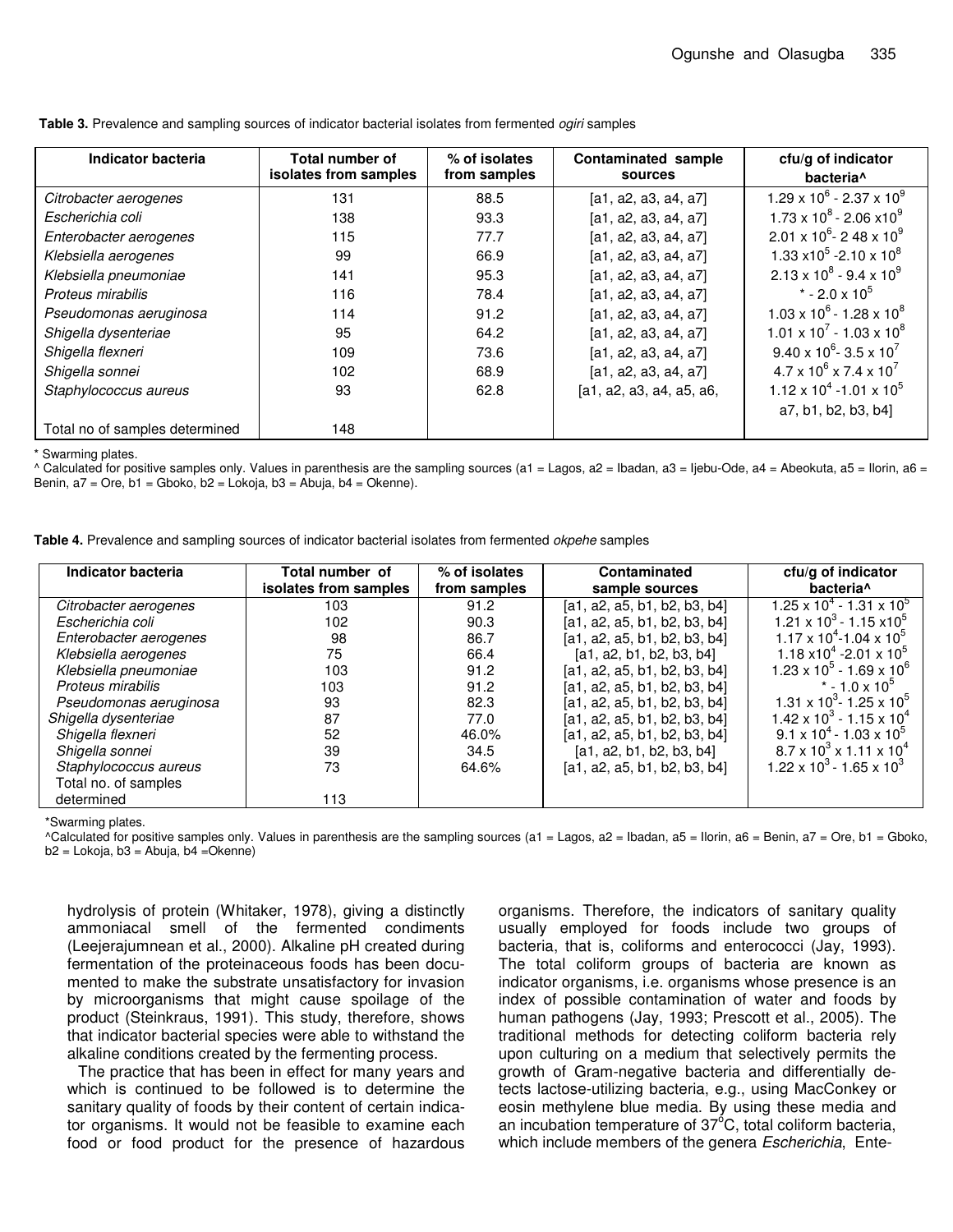| <b>Indicator bacteria</b> | <b>Total number</b><br>bacteria <sup>^</sup><br>of isolates | % of isolates<br>from samples | Contaminated<br>sample sources       | cfu/g of indicator<br>from samples            |
|---------------------------|-------------------------------------------------------------|-------------------------------|--------------------------------------|-----------------------------------------------|
| Citrobacter aerogenes     | 57                                                          | 49.6                          | [a2, a5, a6, b1, b3]                 | $2.23 \times 10^3 - 2.94 \times 10^4$         |
| Escherichia coli          | 101                                                         | 87.8                          | [a1, a2, a5, a6, b2, b3]             | $2.48 \times 10^{4} - 1.10 \times 10^{6}$     |
| Enterobacter aerogenes    | 39                                                          | 33.9                          | [a1, a2, a6, b1, b2, b3, b4]         | $1.14 \times 10^4$ -2.13 x 10 <sup>6</sup>    |
| Klebsiella aerogenes      | 54                                                          | 47.0                          | [a1, a2, a6, a7, b1, b2, b3]         | $2.05 \times 10^3 - 1.32 \times 10^5$         |
| Klebsiella pneumoniae     | 106                                                         | 92.2                          | [a1, a2, a5, a6, a7, b1, b2, b3, b4] | $2.18 \times 10^5 - 1.61 \times 10^6$         |
| Proteus mirabilis         | 96                                                          | 83.5                          | [a1, a2, a5, a6, b1, b2, b3, b4]     | * - 1.0 x 10 <sup>4</sup>                     |
| Pseudomonas aeruginosa    | 71                                                          | 61.7                          | [a1, a2, a5, a6, a7, b1, b2, b3, b4] | $1.36 \times 10^3 - 1.13 \times 10^5$         |
| Shigella dysenteriae      | 56                                                          | 48.7                          | [a1, a2, a5, a6, b1, b2, b3, b4]     | $1.02 \times 10^4 - 2.01 \times 10^5$         |
| Shigella flexneri         | 48                                                          | 41.7                          | [a1, a2, a6, b1, b2, b3]             | $1.06 \times 10^{4}$ - 1.16 x 10 <sup>4</sup> |
| Shigella sonnei           | 51                                                          | 44.3                          | [a1, a2, b1, b2, b3, b4]             | $1.04 \times 10^3 \times 9.1 \times 10^4$     |
| Staphylococcus aureus     | 86                                                          | 74.9                          | [a1, a2, a5, a6, a7, b1, b2, b3, b4] | $1.2.1 \times 10^3 - 9.4 \times 10^4$         |
| Total no. of samples      | 115                                                         |                               |                                      |                                               |
| determined                |                                                             |                               |                                      |                                               |

**Table 5.** Prevalence and sampling sources of the indicator bacterial isolates from fermented *ugba* Samples.

\* Swarming plates.

 $^{\circ}$  Calculated for positive samples only. Values in parenthesis are the sampling sources (a1 = Lagos,

 $a2$  = Ibadan,  $a5$  = Ilorin,  $a6$  = Benin,  $a7$  = Ore,  $b1$  = Gboko,  $b2$  = Lokoja,  $b3$  = Abuja,  $b4$  = Okenne).

**Table 6.** Recovery rates of the indicator bacterial isolates from the fermented food condiments.

| <b>Name of isolates</b>     |            | No of indicator bacteria recovered | per sample | Total no of |                    |
|-----------------------------|------------|------------------------------------|------------|-------------|--------------------|
|                             | Iru        | ogiri                              | okpehe     | ugba        | indicator bacteria |
| Citrobacter aerogenes       | 113 (7.68) | 96(8.05)                           | 43 (8.21)  | 12(3.27)    | 267 (7.43)         |
| Escherichia coli            | 340 (23.1) | 320(26.8)                          | 112 (21.4) | 91(24.8)    | 863 (24.3)         |
| E. aerogenes                | 121 (8.22) | 24(2.00)                           | 71 (13.5)  | 11(3.00)    | 227 (6.38)         |
| K. aerogenes                | 139 (9.44) | 112 (9.39)                         | 43 (8.21)  | 05(1.36)    | 299 (8.40)         |
| K. pneumoniae               | 236 (16.0) | 228 (19.2)                         | 87 (16.6)  | 120 (32.7)  | 671 (18.8)         |
| Proteus mirabilis           | 223(15.1)  | 216(18.1)                          | 91(17.4)   | 61 (16.6)   | 591 (16.6)         |
| P. aeruginosa               | 185 (12.6) | 114 (9.56)                         | 48 (9.16)  | 27 (7.36)   | 374 (10.5)         |
| Shigella dysenteriae        | 91(6.18)   | 41(3.44)                           | 16(3.05)   | 20(5.45)    | 168 (4.70)         |
| Shigella flexneri           | 10(0.68)   | 31(2.60)                           | 08(1.53)   | 11(3.00)    | 60 (1.68)          |
| Shigella sonnei             | 14 (0.95)  | 11 (0.93)                          | 05(0.95)   | 09 (2.45)   | 39(1.10)           |
| Total Gram-negative strains | 1472       | 1193                               | 524        | 367         | 3556               |
| S. aureus                   | 231        | 146                                | 39         | 56          | 472                |

Values in parenthesis are in %

*robacter*, *Citrobacter* and *Klebsiella*, among others, can be enumerated (Odunfa, 1985).

The coliform organisms are well established as feacal indicators for water. Their use as indicators of food sanitary quality derives from their successful use for water. The finding of large numbers of these microorganisms in foods and water is taken to indicate faecal pollution or contamination, and since the water-borne diseases are generally intestinal diseases, the existence of pollution is taken to indicate the possibility that the aetiologic agents of these diseases may be present (Chang et al., 1989; Jay, 1993). While the coliforms are generally regarded as being *E*. *coli* and *E*. *aerogenes*, it should be noted that the genera *Citrobacter* and *Klebsiella* also come under this functional classification (Prescott et al., 2005).

There have been few documented reports on the prevalence of coliforms and indicator bacterial isolates from indigenous fermented condiments in Nigeria. However, the present 28-month laboratory study reported high recovery rates of coliforms and indicator bacteria in the fermented condiments analyzed in this study. The Gramnegative indicator bacterial isolates from fermented condiments in this study are similar to those of previous studies, which reported that *Alkaligenes viscolactis, Cory-*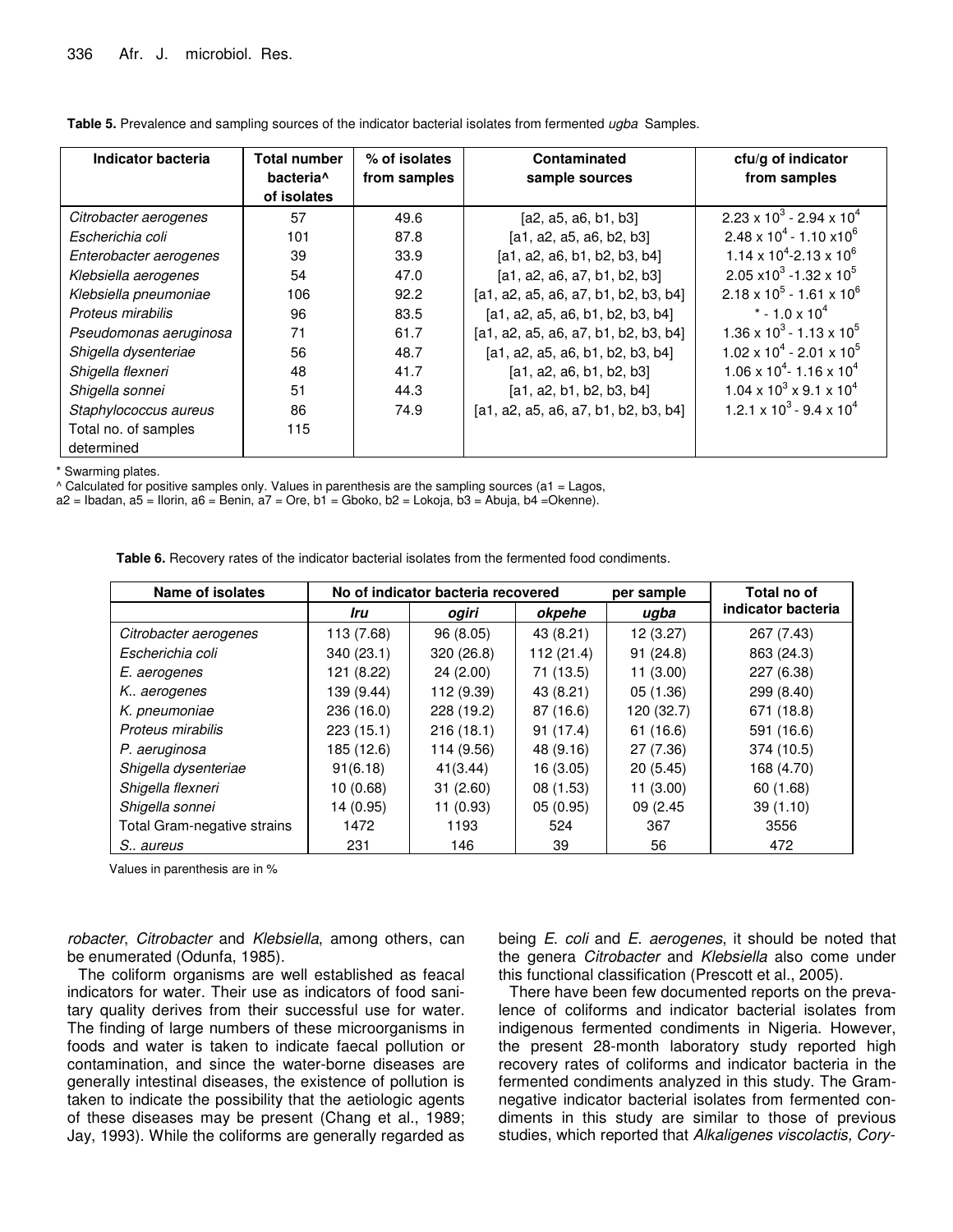

**Figure 1.** Sampling sources of the analysed condiments **Keys:** 1 = Lagos, 2 = Ibadan, 3 = Ijebu-Ode, 4 = Abeokuta, 5 = Ilorin, 6 = Benin, 7 = Ore,  $8 =$  Gboko,  $9 =$  Lokoja,  $10 =$  Abuja,  $11 =$  Okenne

*nebacterium* spp.*, Enterobacter cloacae* and *Pseudomonas* sp. were isolated from fermenting *P macrophylla* seeds during the production of *ukpaka* (Barber et al., 1988). *Pseudomonas* sp. was also isolated from fermenting castor oil seeds (*Ricinus communis*) for the production of *ogiri* (Barber *et al*., 1988; Odibo et al., 1992). Other microorganisms isolated infrequently and at very low numbers from fermenting *ogiri* include *Proteus* spp. and *E. aerogenes*. Some of the microorganisms associated with the fermented condiments include *Enterobacter cloacae* from fermenting *Prosopis* seeds for the production of *ogiri*-*okpei* (Odibo et al., 1992; Ogunshe et al., 2007; 2008), and *Pseudomonas* sp., *Proteus* sp.*, Klebsiella* and *E*. *coli* from fermenting *iru* samples (Campbell – Platt, 1984; Ogbadu and Okagbue, 1988).

Food microbiologists are usually interested in the determination and studies on microbial flora of industrial importance, especially in selection of starter cultures for fermented foods; including fermented condiments. Most previous studies were also mainly on investigating the nutrient composition of the fermented condiments. However, the relatively high recovery of Gram-negative bacterial indicators and mannitol-fermenting, coagulasepositive *S. aureus* are of clinical importance. Staphylococci have been known worldwide to cause food-borne intoxications and poisonings (Klipstein et al., 1977; Brooks et al., 1998; Prescott et al., 2005). There is virtually no documented information available on the

involvement of *S. aureus* in food-borne disease outbreaks of fermented food condiments origin, due to a virtually non-existing reporting system in Nigeria (Onuorah et al., 1987). *E. coli* that was recovered in significant rates from fermented food condiments in this study has become a significant public health concern with a worldwide distribution (Mead et al., 1999). Other Gramnegative bacteria isolated in this study have also been implicated in acute bacterial diarrhoeas and food poisonings (Klipstein et al., 1977; Onuorah et al., 1987). Enterotoxigenic gastroenteritis-causing genera such as *Pseudomonas*, *Enterobacter*, *Klebsiella* and *Proteus*, also isolated from the fermented condiments in this study, have been previously implicated as opportunistic pathogens and have become of increasing importance (Salyers and Whitt, 1994; Prescott et al., 2005), while *Citrobacter* sp. was also established by Sakazaki (Sakazaki, 1984) as an opportunistic pathogen.

The fermented condiments preparation is still a traditional family art done in households and the fermentations that do not require conscious introduction of the microbial flora into the fermenting environment (Ogbadu and Okagbue, 1988), thereby leading to the relative significant recovery of these indicator bacteria from the fermented condiments as confirmed by this study. The high recovery rates of *S. aureus* and total coliform in the fermented condiments indicate the unwholesomeness of the fermented condiments, which may result in an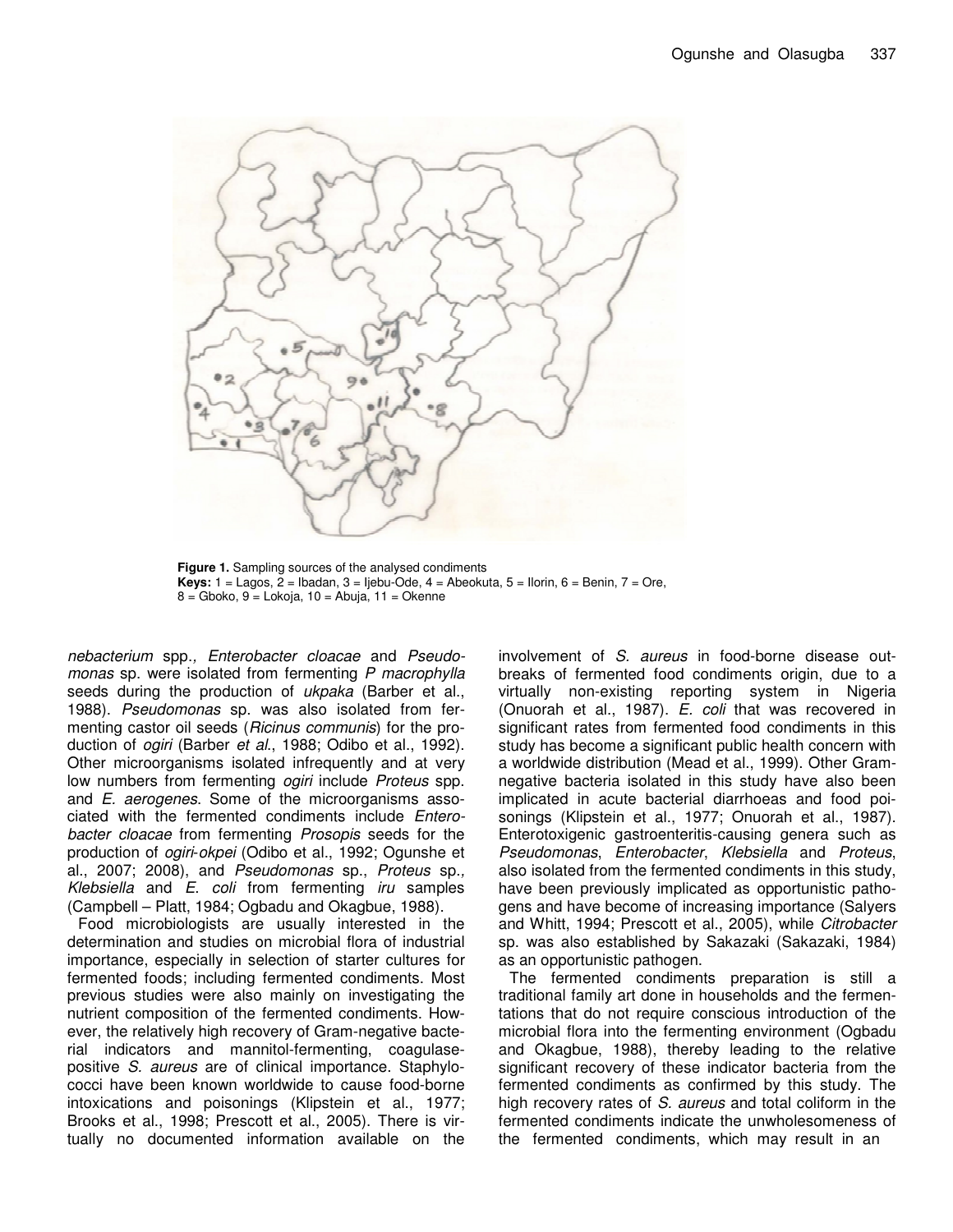increased risk of transmission of diseases to the humans who consume them.

Estimates of food-borne disease deaths are subject to uncertainty because the number of deaths caused by unidentified pathogenic agents in the food supply is unknown. However, in the influential study of food-borne disease in the United States by Mead et al. (1999) it was estimated that unknown food-borne agents caused 3 400 deaths per year, or 65% of the estimated 5 200 annual deaths from food-borne disease. No matter how alarming this estimate from a developed country like the United State may be, more alarming would be the estimates from developing countries like Nigeria. For decades, food microbiologists have developed various effective methods of food protection. However, the constant development of multi-facet food processing technologies and the emergence of potent food-borne pathogens compromised the efficacy of many antimicrobial interventions. Most technologies also fail to address the problem of bacterial debris remaining on the food surface. Furthermore, some bacteria have the ability to develop resistance to antimicrobial interventions. All such factors contribute to the continuously growing concern of keeping our food safe.

A common source of food-borne disease is bacterial contamination of foods by food handlers. However, the safety aspects of fermented condiments are not adequately documented and appreciated in developing countries like Nigeria (Ogunshe et al., 2007). It was generally observed that the water samples usually used in rinsing the boiled bean cotyledons prior to fermentation were highly polluted. It is a common practice among the Nigerian elites to wash the fermented cotyledons in clean water before adding to culinary, due to sandy mouth feel usually encountered while chewing such prepared foods; meanwhile, the portion washed off are the nutritious portion of the condiments. There therefore is need for producer and consumer education about the safety of the indigenous fermented condiments.

The pathogenicity and antibiotic susceptibility spectrum, and source(s) of the Gram-negative indicator bacteria in the fermented condiments are under investigation in our laboratories. The process control and non-chemical preservation and storage that can be simulated both in the cottage and industrial productions are also under study. These studies should yield results that may lead to improvement in process efficiency, enhance product quality and extend the shelf-life of these popular locally processed fermented-food products.

# **ACKNOWLEDGMENTS**

The authors are grateful to Prof. J.A. Ekundayo and Dr. (Mrs.) Mopelola O. Omotosho of Chemistry Department, University of Ibadan for provision of some laboratory

materials.

#### **REFERENCES**

- Azokpota P, Hounhouigan DJ, Nago MC (2006). Microbiological and chemical changes during the fermentation of African locust bean (*Parkia biglobosa*) to produce *afitin*, *iru* and *sonru*, three traditional condiments produced in Benin. Int J. Food Microbiol. 107 (3): 304- 309.
- Baird-Parker AC (1994). Foods and microbiological risk. Int. J. Food Microbiol. 140: 687-695.
- Barber L, Achiehwu SC, Ibiawa EA (1988). Food Microbiology, 4<sup>th</sup> Ed., Acad. Press. New York. pp. 177- 182,
- Brooks GF, Butel JS, Morse SA (1998). Medical Microbiology. 21<sup>st</sup> ed. Norwalk. Conn. Appleton & Lange, USA. p. 740
- Buckenhuskes HJ (1993). Selection criteria for lactic acid bacteria to be used as starter cultures for various food commodities. FEMS Microbiol. Rev. 12: 253 - 273.
- Campbell–Platt G (1984). Traditional West African Foods. In Proceedings of Twentieth Anniversary Conference. Institute of Food Science and Technology (Britain) on Ethnic food Symposium. Proceeding of the Inst. Food Sci. Technol. 17: 214 - 218.
- Chang GW, Brill J, Lum R (1989). Proportion of -D- glucuronidasenegative *Escherichia coli* in human faecal samples. Appl. Microbiol. 55: 335 - 339.
- Cheesbrough M (1998). District Laboratory Practice in Tropical Countries. Part 1. UK: Cambridge University Press. P. 434
- Cheesbrough M (2000).District Laboratory Practice in Tropical Countries. Part 2*.* UK: Cambridge University Press. p.454
- Ejiofor MAN, Oti E, Okafor JC (1987). Studies on the fermentation of seeds of the African oil bean tree (*Pentaclethra macrophyla*). The International Tree Crops. 4: 135 - 144.
- Harrigan WF, McCance ME (1976). *Laboratory methods in food and dairy microbiology*. Pp. 261-262, Acad. Press. London. New York p.342
- Hesseltine CW (1965). A millennium of fungi, food and fermentation. Mycol. 57: 149-197.
- Holding AJ, Collee JG (1972). Routine biochemical tests. *In*: Methods in microbiology. (6): 2 -32.
- Jay JM (1993). Indices of food sanitary quality: microbiological standards and criteria, In. Modern food microbiology. 3<sup>rd</sup> ed. CBA Publishers Delhi, India, pp.409-435.
- Klipstein FA, Engert RA, Short HB (1977). Relative enterotoxigenicity of coliform bacteria. J. Infect. Dis. 136: 205-215.
- Leejerajumnean A, Ames JM, Owens JD (2000). Effect of ammonia on the growth of *Bacillus* species and some other bacteria. Lett. Appl. Microbiol. 30: 385-389.
- Mead PS, Stusker L, Dietz V, McCraig LF, Bresee JS, Shapiro C, Griffin PM, Tauxe RV (1999). Food related illness and death in the United States. Emerg. Infect. Dis. 5: 607–25.
- Obeta JAN (1982). A note on the microorganisms associated with the fermentation of seeds of the African oil bean tree (*Pentaclethra macrophyla*). J. Appl. Bacteriol. 54: 5433-5435.
- Odibo FJC, Ugwu BA, Ekeocha OC (1992). Microorganisms associated with the fermentation of *Prosopis* seeds for *ogiri okpei* production. J. Food Sci. Technol. 29: 306-307.
- Odunfa SA (1985). Biochemical changes in fermenting African locust bean (*Parkia biglobosa*) during *iru* fermentation. J. Food Technol. 20: 295 - 303.
- Ogbadu LJ, Okagbue RN (1988). Bacterial fermentation of soy bean for *daddawa* production. J. Appl. Bacteriol. 65: 353-356.
- Ogunshe AAO, Ayodele AI, Okonko IO (2006). Microbial studies on *aisa*, a potential indigenous laboratory fermented food condiment from *Albizia saman* (Jacq.) F. Mull. Pakist. J. Nutr. 5(1): 51-58.
- Ogunshe AAO, Omotoso MO, Ayansina ADV (2007). Microbial studies and biochemical characteristics of controlled fermented *afiy*o- a
- Nigerian fermented food condiment from *Prosopis africana* (Guill and Perr.) Taub Pakist. J. Nutr. 6 (6): 620-627.
- Ogunshe AAO, Jayeola AA, Ogundimu TC (2008). Microbial studies on